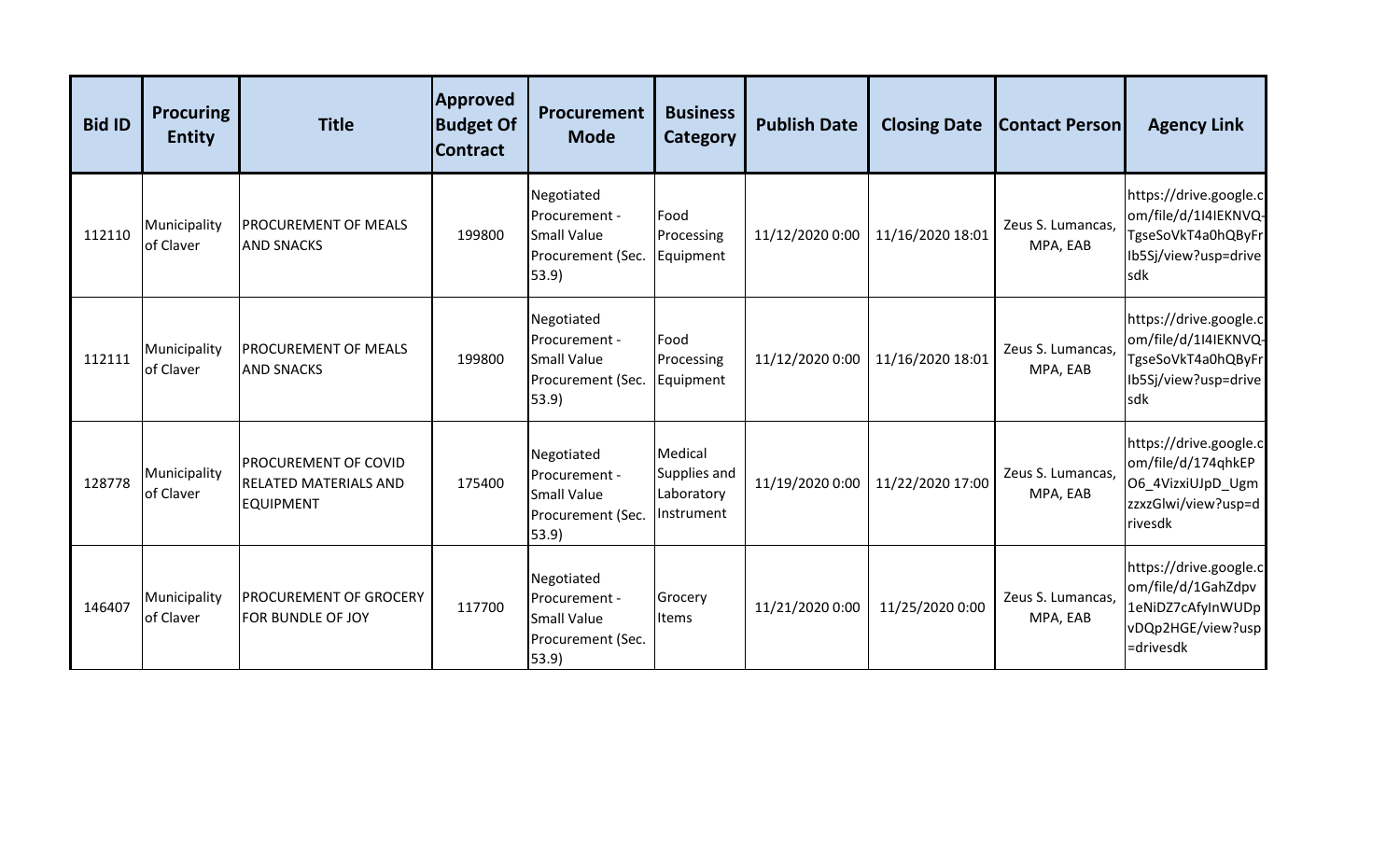| 146419 | Municipality<br>of Claver | PROCUREMENT OF DRUGS<br>AND MEDICINES FOR COVID<br>19 | 180000 | Negotiated<br>Procurement -<br><b>Small Value</b><br>Procurement (Sec.<br>53.9           | Drugs and<br><b>Medicines</b>            | 11/21/2020 0:00 | 11/25/2020 0:13                   | Zeus S. Lumancas,<br>MPA, EAB | https://drive.google.c<br>om/file/d/1mOkM4N<br>tMVfjoNWHfnz7J_iW<br>KX7EwtiZ/view?usp=<br>drivesdk   |
|--------|---------------------------|-------------------------------------------------------|--------|------------------------------------------------------------------------------------------|------------------------------------------|-----------------|-----------------------------------|-------------------------------|------------------------------------------------------------------------------------------------------|
| 146424 | Municipality<br>of Claver | <b>PROCUREMENT OF FLASH</b><br><b>DRIVE</b>           | 100000 | Negotiated<br>Procurement -<br><b>Small Value</b><br>Procurement (Sec.<br>53.9           | Office<br>Supplies and<br><b>Devices</b> | 11/21/2020 0:00 | 11/25/2020 0:19                   | Zeus S. Lumancas,<br>MPA, EAB | https://drive.googgle<br>.com/file/d/1PumgeE<br>XILio80p3giRFswmsz<br>9J7fTE3K/view?usp=d<br>rivesdk |
| 146429 | Municipality<br>of Claver | PURCHASE OF HERBAL<br><b>COFFEE</b>                   | 60000  | Negotiated<br>Procurement -<br><b>Small Value</b><br>Procurement (Sec.<br>53.9           | Grocery<br><b>Items</b>                  | 11/21/2020 0:00 | 11/25/2020 12:24                  | Zeus S. Lumancas,<br>MPA, EAB | https://drive.googgle<br>.com/file/d/1Y4Hvjpb<br>laluHauVMWI9C9vYh<br>cMPsNmG/view?usp<br>=drivesdk  |
| 146430 | Municipality<br>of Claver | PURCHASE OF HERBAL<br><b>COFFEE</b>                   | 60000  | Negotiated<br>Procurement -<br>Small Value<br>Procurement (Sec.<br>53.9                  | Grocery<br><b>Items</b>                  |                 | 11/21/2020 0:00 25/11/20202 12:24 | Zeus S. Lumancas,<br>MPA, EAB | https://drive.google.cl<br>om/file/d/1Y4hvjp-<br>blaluHauVMwi9c9Vy<br>HCmpSnMg/view?us<br>p=drivesdk |
| 146465 | Municipality<br>of Claver | <b>PROCUREMENT OF TOKEN</b>                           | 50000  | Negotiated<br>Procurement -<br><b>Small Value</b><br>Procurement (Sec.<br>$ 53.9\rangle$ | <b>Tokens</b> and<br>Awards              | 11/21/2020 0:00 | 11/25/2020 12:28                  | Zeus S. Lumancas,<br>MPA, EAB | https://drive.google.c<br>om/file/d/1EdkaRkPs<br>zBZFtjh7wj1Er3whrx<br>1CS/view?usp=drives<br>ldk    |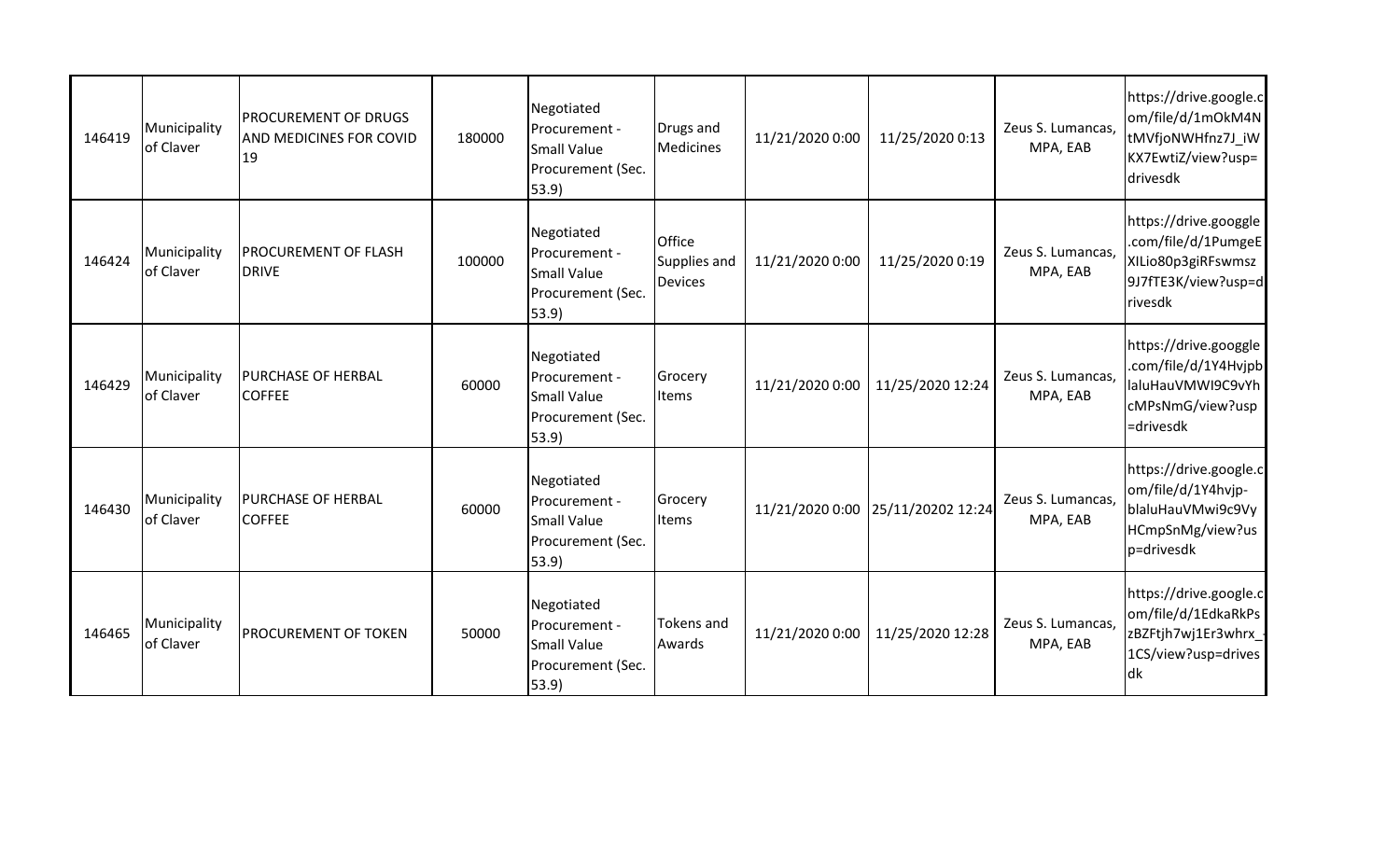| 146468 | Municipality<br>of Claver | PROCUREMENT OF ICT<br><b>EQUIPMENT</b> | 100000 | Negotiated<br>Procurement -<br><b>Small Value</b><br>Procurement (Sec.<br>53.9          | Office<br>Equipment                                 | 11/21/2020 0:00 | 11/25/2020 14:07 | Zeus S. Lumancas,<br>MPA, EAB | https://drive.google.c<br>om/file/d/13bUup1G<br>F9YlygW45nRDYzBm<br>PEDL4/view?usp-<br>drivesdk      |
|--------|---------------------------|----------------------------------------|--------|-----------------------------------------------------------------------------------------|-----------------------------------------------------|-----------------|------------------|-------------------------------|------------------------------------------------------------------------------------------------------|
| 146470 | Municipality<br>of Claver | <b>PROCUREMENT OF GARMENT</b>          | 71300  | Negotiated<br><b>I</b> Procurement -<br><b>Small Value</b><br>Procurement (Sec.<br>53.9 | Garments                                            | 11/21/2020 0:00 | 11/25/2020 14:16 | Zeus S. Lumancas,<br>MPA, EAB | https://drive.google.c<br>om/file/d/161orpaRh<br>QUZ7aEpTnqN_98uN<br>KpVlywRtH/view?usp<br>=drivesdk |
| 146471 | Municipality<br>of Claver | PURCHASE OF ICT<br><b>EQUIPMENT</b>    | 150000 | Negotiated<br>Procurement -<br><b>Small Value</b><br>Procurement (Sec.<br>53.9          | Office<br>Equipment<br>Parts and<br>Accessories     | 11/21/2020 0:00 | 11/25/2020 14:22 | Zeus S. Lumancas,<br>MPA, EAB | https://drive.google.c<br>om/file/d/1lqnM8Ein<br>9GyUrcs5wAqmALvM<br>kn8pxtNl/view?usp=d<br>rivesdk  |
| 146472 | Municipality<br>of Claver | PURCHASE OF SNACKS                     | 150000 | Negotiated<br>Procurement -<br>Small Value<br>Procurement (Sec.<br>53.9                 | Food<br>Processing<br>Equipment                     | 11/21/2020 0:00 | 11/25/2020 14:26 | Zeus S. Lumancas,<br>MPA, EAB | https://drive.google.c<br>om/file/d/1jCrPZbCZ<br>kXTAxjscnriUO_fxAkP<br>EPxz5/view?usp=driv<br>esdk  |
| 146473 | Municipality<br>of Claver | PURCHASE OF HYGIENE KIT                | 64000  | Negotiated<br>Procurement -<br>Small Value<br>Procurement (Sec.<br>$ 53.9\rangle$       | Medical<br>Supplies and<br>Laboratory<br>Instrument | 11/21/2020 0:00 | 11/25/2020 2:32  | Zeus S. Lumancas,<br>MPA, EAB | https://drive.google.c<br>om/file/d/1mDOF_K<br>DDeyZ_ssYNdXpktPw<br>nv8Y92e4/view?usp-<br>drivesdk   |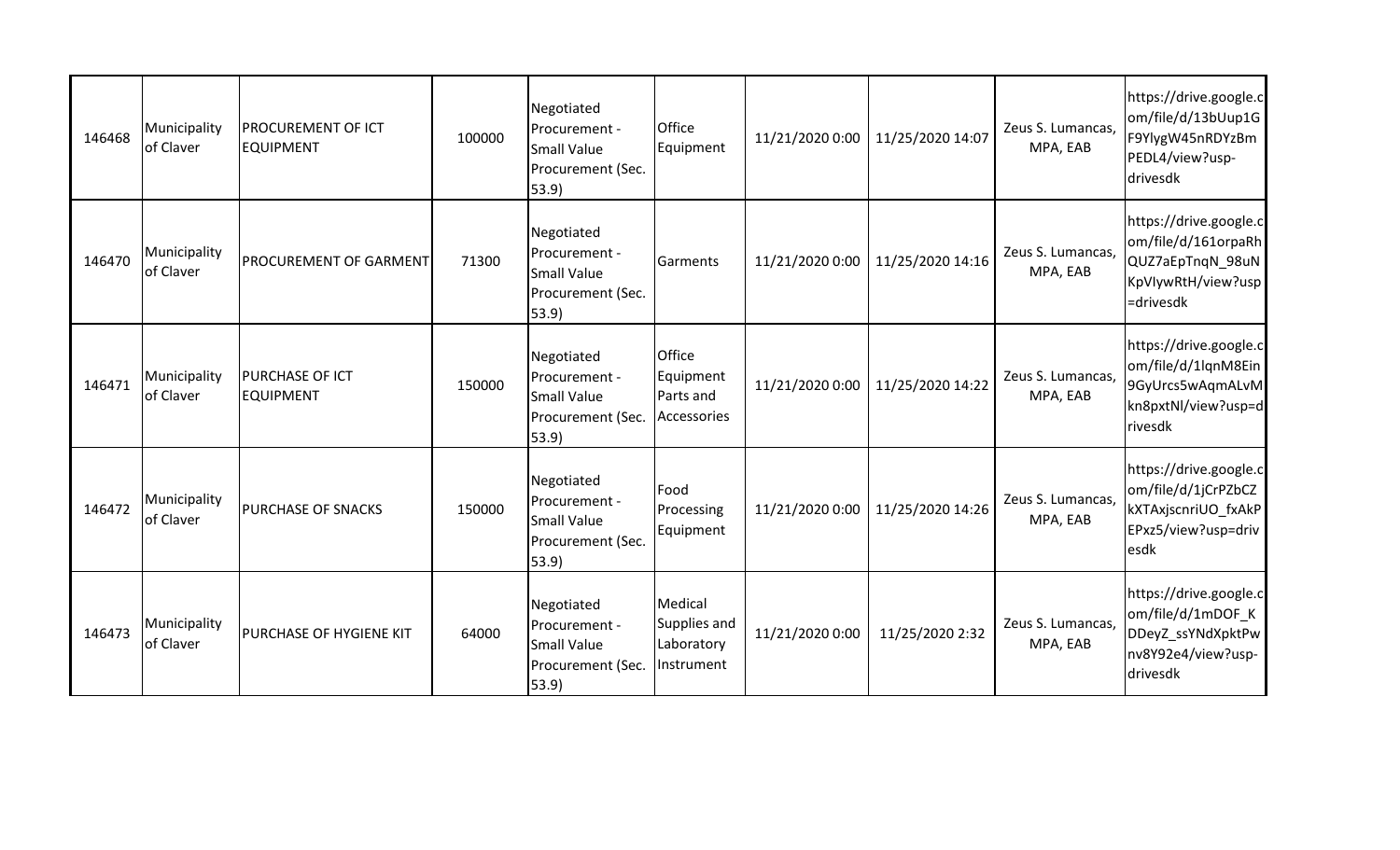| 146474 | Municipality<br>of Claver | PURCHASE OF HYGIENE KIT                          | 64000  | Negotiated<br>Procurement -<br><b>Small Value</b><br>Procurement (Sec.<br>53.9    | Medical<br>Supplies and<br>Laboratory<br>Instrument | 11/21/2020 0:00 | 11/25/2020 2:32  | Zeus S. Lumancas,<br>MPA, EAB | https://drive.google.c<br>om/file/d/1mDOF_K<br>DDeyZ_ssYNdXpktPw<br>nv8Y92e4/view?usp=<br>drivesdk   |
|--------|---------------------------|--------------------------------------------------|--------|-----------------------------------------------------------------------------------|-----------------------------------------------------|-----------------|------------------|-------------------------------|------------------------------------------------------------------------------------------------------|
| 146475 | Municipality<br>of Claver | <b>PURCHASE OF MEALS</b>                         | 75000  | Negotiated<br>Procurement -<br><b>Small Value</b><br>Procurement (Sec.<br>(53.9)  | Food<br>Processing<br>Equipment                     | 11/21/2020 0:00 | 11/25/2020 14:37 | Zeus S. Lumancas,<br>MPA, EAB | https://drive.google.c<br>om/file/d/1oGedW_<br>DvvLnG9Kg8fEa9OPx<br>TusY3pZva/view?usp<br>=drivesdk  |
| 146476 | Municipality<br>of Claver | PURCHASE OF MEALS AND<br><b>SNACKS</b>           | 134400 | Negotiated<br>Procurement -<br><b>Small Value</b><br>Procurement (Sec.<br>53.9    | Food<br>Processing<br>Equipment                     | 11/21/2020 0:00 | 11/25/2020 14:42 | Zeus S. Lumancas,<br>MPA, EAB | https://drive.google.c<br>om/file/d/106AKAdyt<br>=kQeZORIGZIjvICBo_<br>RR9MmW/view?usp=<br>drivesdk  |
| 146477 | Municipality<br>of Claver | <b>PROCUREMENT OF OFFICE</b><br><b>SUPPLIES</b>  | 127500 | Negotiated<br>Procurement -<br>Small Value<br>Procurement (Sec.<br>53.9)          | Office<br>Supplies and<br><b>Devices</b>            | 11/21/2020 0:00 | 11/25/2020 14:47 | Zeus S. Lumancas,<br>MPA, EAB | https://drive.google.cl<br>om/file/d/1MLvRA9u<br>IGq58CWgu7iqrbAxu<br>AP3Yy8b4/view?usp=<br>drivesdk |
| 146478 | Municipality<br>of Claver | <b>PROCUREMENT OF MEALS</b><br><b>AND SNACKS</b> | 199800 | Negotiated<br>Procurement -<br>Small Value<br>Procurement (Sec.<br>$ 53.9\rangle$ | Food<br>Processing<br>Equipment                     | 11/21/2020 0:00 | 11/25/2020 14:56 | Zeus S. Lumancas,<br>MPA, EAB | https://drive.google.c<br>om/file/d/1l4qkg6yB<br>mJk8sINCVA9NY7Ape<br>2rilCnw/view?usp=dr<br>ivesdk  |